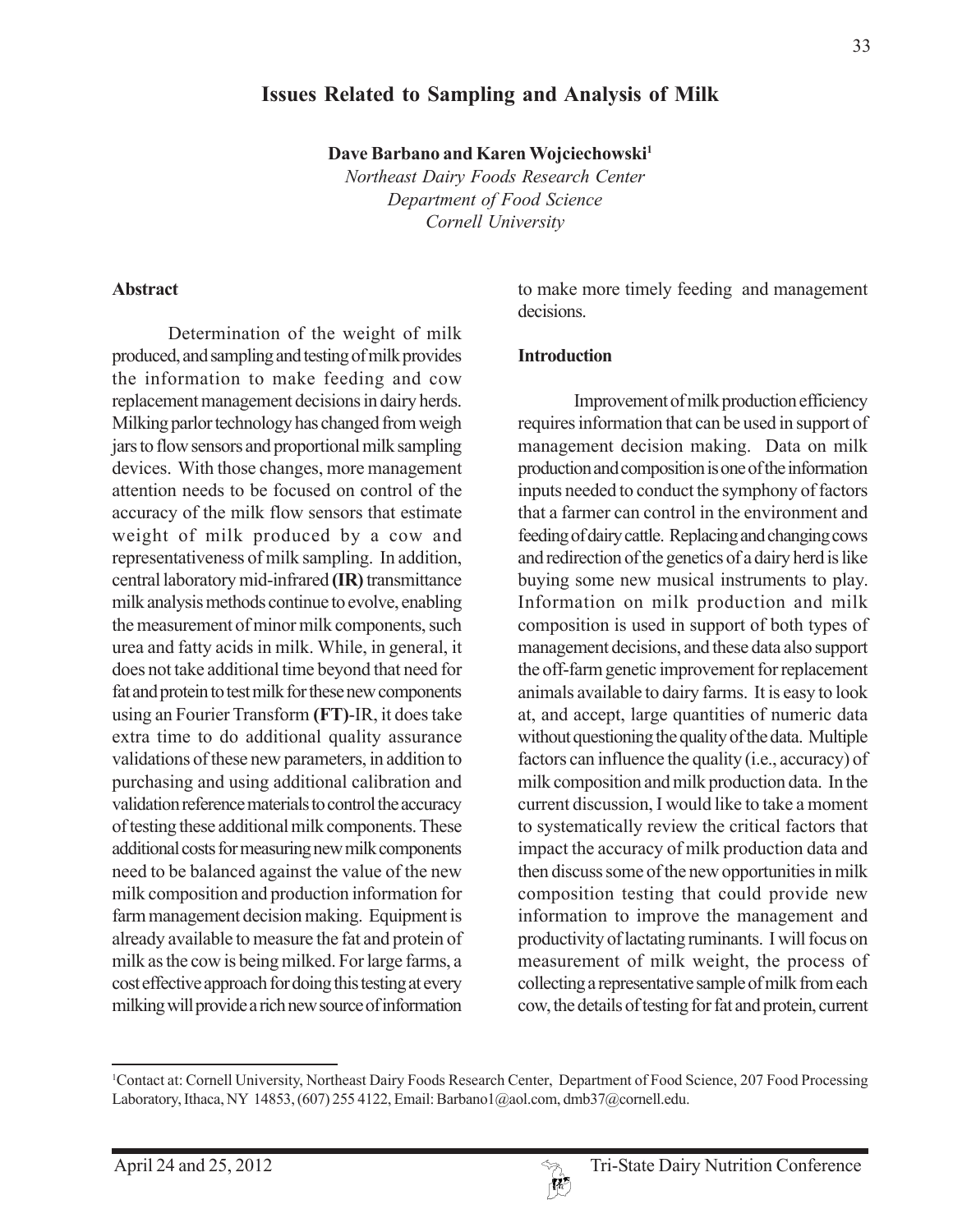testing for other milk components, and new opportunities to measure other characteristics of milk composition that may serve as new markers for management decision making.

## **Milk Weight and Sampling**

In the not too distant past when milking parlors became common, it was typical to see a line of large glass "weigh jars" in the milking parlor. While this technology was not as fast and efficient as current technology, it did have some advantages. The milk quantity measurement calibration by a weigh jar was fixed and did not change with time. It allowed the person milking the cows to see the milk and determine if there was something visually wrong (e.g., blood in the milk) before the milk from each cow was released into the bulk tank. The weigh jar also provided the opportunity to have all of the milk from each cow in one place so it could be mixed and a representative sample of the complete milking of that cow could be collected. Why is this important? The composition of milk from each cow changes through the course of a single milking. The fat content of milk at the end of milking an individual cow is much higher than early in the milking process. The more complete the milk let down and removal, the more extreme the difference in fat content from the beginning to end of milking. This can be demonstrated very clearly by milking a cow and collecting and mixing that milk for fat testing and then administering oxytocin and collecting the residual milk. The fat content of the residual milk can be as high as 6 to 8%.

Today, for the most part, the weigh jars in milking parlors are gone. A variety of milk flow meters and proportionate samplers have replaced the weigh jars. While these devices improve the speed and efficiency of collecting milk weight data and samples, control of both the accuracy of weight measurement and the representativeness of sampling can easily be neglected and diminish the quality of data on milk production and milk composition.

Poor maintenance and control of these devices can result in incorrect data used as the basis of feeding management decisions. While most of my effort is spent in the laboratory focused on the accuracy of the milk measurement equipment, I am often shocked by the fact that the process of sampling is not collecting a representative sample of the milk and therefore all the controls of the quality of the milk testing equipment in the laboratory were wasted because the milk sample was not representative of what the cow produced. Just go into a milk parlor and look at the proportional milk sampling containers. Every time you see a milk sampling container that is full and the cow is still being milked, you might just as well dump that sample on the floor and mark it as missing data. The extra penalty of this mistake is that the data on the highest producing individual cows in the herd are likely to be the data that are incorrect if this problem exists in the milking system. The high producing cows are the cows where the sampling device is full before they have been completely milked and also the cows for which you would like the most accurate milk composition. A very low producing cow is easy to identify without milk composition data. Often, no data are better than incorrect data that you assume is correct. These problems can be fixed, but someone needs to see them, place a priority on them, and take action. The milking parlor staff has a certain number of cows to get milked per hour, and they are not going to slow down to fiddle with these things. The hardware needs to be designed and adjusted to work correctly and checked as a part of the information quality control system on the farm.

#### **What is the DHIA and Milk Payment Testing Technology Anyway?**

Today, the technology used in Dairy Herd Improvement Association **(DHIA)** and payment testing laboratories for measurement of milk composition is mid-IR transmission spectroscopy. When DHIA labs only measured fat content of milk,

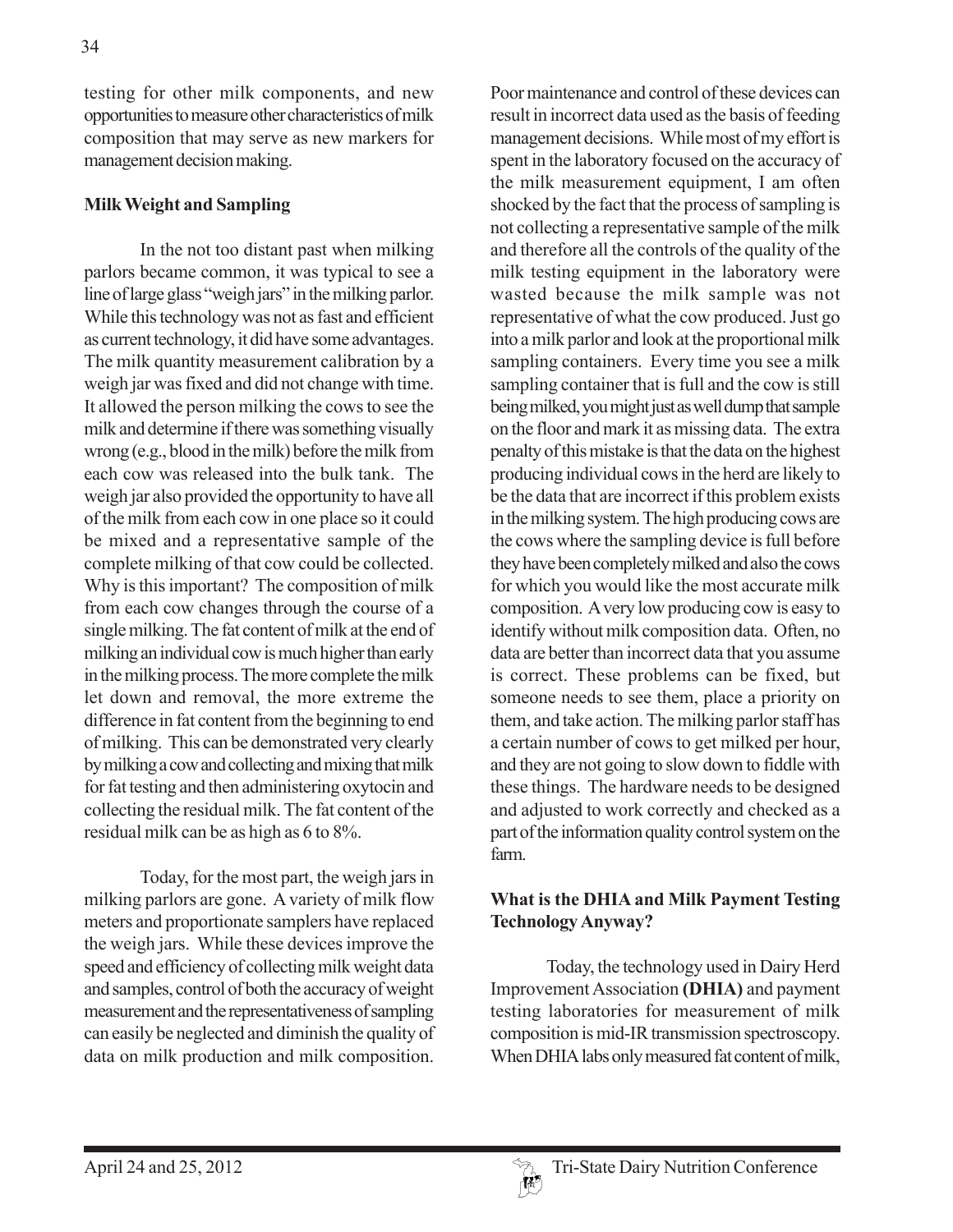the testing technology was done using the chemical Babcock test (Barbano et al., 1988) and light scattering measurement instruments called call milko-testers (Barbano and Lynch, 2006). While the scientific basis for Mid-IR measurements of milk composition has really not changed since the 1970's, the hardware, electronics, and statistics have continued to improve and evolve to increase the accuracy of fat, protein, and lactose measurements while opening up new opportunities to measure other milk composition characteristics (e.g., milk urea nitrogen) with improved versions of the same milk testing technology.

We often don't take the time to reflect on how really awesome is the technology of Mid-IR milk testing. First, the only sample preparation that is needed is to warm the milk to  $40^{\circ}$ C and mix the sample prior to testing. No chemical reagents required!! How many analytical methods to measure the composition of any type of sample are there which can claim that? The next amazing thing is the number of samples per hour. The first mid-IR milk testing instruments in the early 1960's promoted the small number of minutes that it took to analyze one sample. Today, we have improved the hardware and data handling so that we can test 600 milk samples per hour. As the speed, complexity, and automation of these instruments have increased, the educational and training background required to control the accuracy of these instruments have increased. Manufacturers of the milk testing equipment promote the ease of operation of the technology, but the reality is that a more sophisticated quality assurance and reference sample checking system are required to maintain the accuracy of the equipment and the results. The person running 600 samples per hour on the instrument is often in the same situation as the person milking cows; they have a certain number of samples to test per hour and they don't have time to fiddle with the machine if it has a non-fatal problem. The DHIA and milk testing laboratories need to invest in quality assurance and maintenance to ensure high productivity and high quality results.

#### **How Does the Mid-IR Measurement Work?**

The very first mid-IR milk analyzer in the early 1960's was a dual beam spectrophotometer with no control of sample temperature, no in-line homogenizer, no control of moisture in the optical compartment, and a slow moving diffraction grating that produced a full spectra of a milk sample. While it provided the opportunity to make a fat and protein measurement, it was ahead of its time. There was no demand for protein data at that time, and simple light scattering (milk-o-tester) was faster, more accurate, cheaper, and easier to operate. So mid-IR for milk testing went back into the development lab to mature and wait for the dairy industry to ask for both fat and protein content of milk samples.

The first commercially successful mid-IR milk analyzers corrected the limitations mentioned above and focused only on the wavelengths were there was information of value for measuring fat, protein, and lactose by using optical filters that sequentially rotated through the infrared light beam to measure the mid-IR light absorbed at different wavelengths instead of trying to collect a full spectrum. This approach increased the speed of the measurement to make mid-IR milk analyzers competitive with the light scattering technology for fat measurement, with the added benefit of providing data on protein content of milk.

The first measurements of fat concentration in milk using mid-IR were based on the wavelength (5.73 microns) where the carbonyl stretch of the ester bond in triglycerides and phospholipids occurred in the IR spectra (Goulden, 1964). The protein measurement was based on the amide II group in protein (6.46 microns), and the lactose was measured using the absorbance of hydroxyl groups (9.6 microns) in lactose (Kaylegian et al., 2009 a, b). A milk spectra with the wavelengths indicated is shown in Figure 1. After a few years of use of this approach in DHIA laboratories, it was recognized that the fat measurement was not as

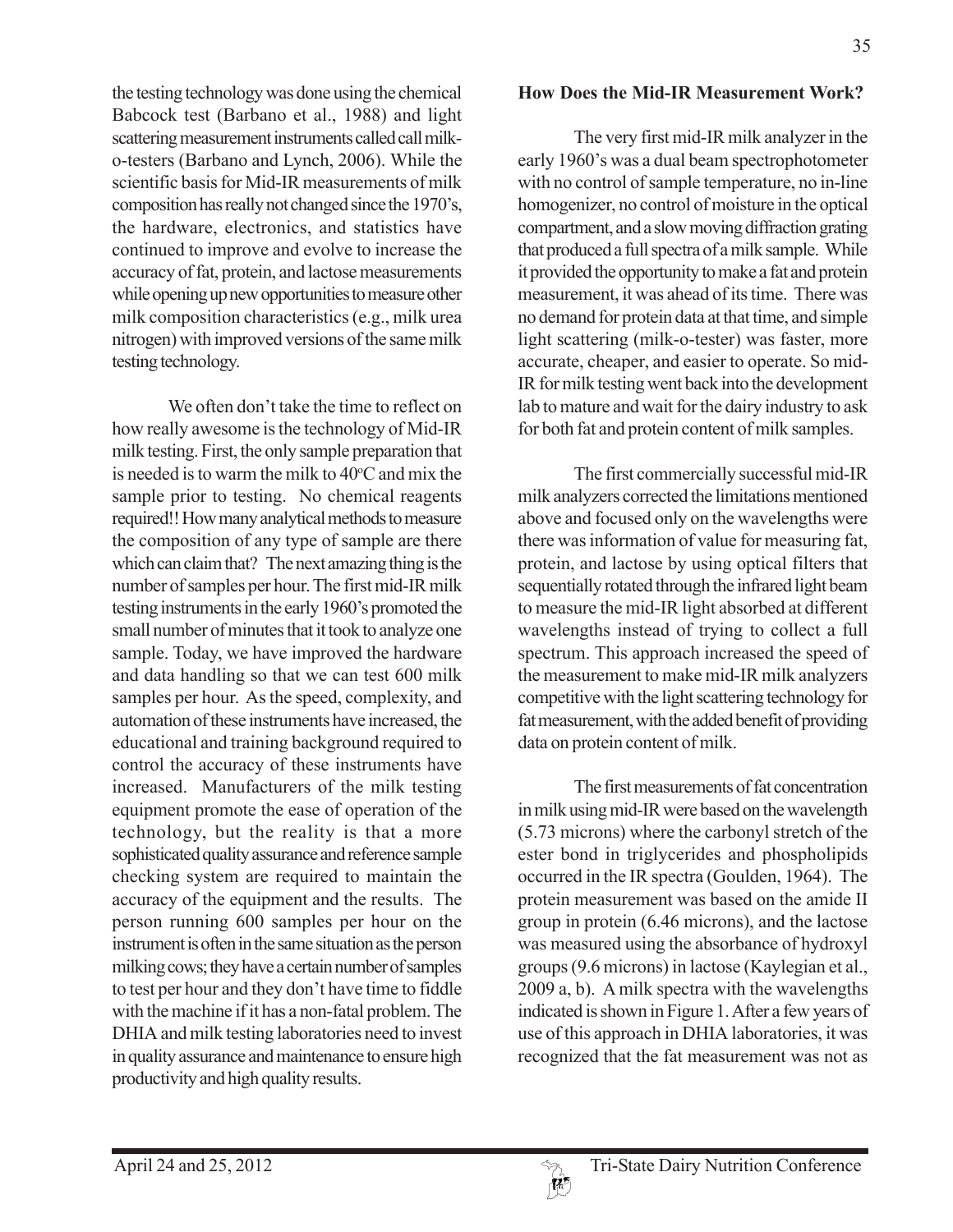accurate as expected because the measurement assumed that the fat in all milk samples had the same fatty acid chain length. The change in fatty acid composition with stage of lactation is relatively large (Sjaunja, 1984a,b; Lynch et al. 1992) and the approach for measurement of fat was improved by adding a measurement of the carbon-hydrogen stretch (3.48 microns) to help compensate for sample-to-sample variation in fatty acid chain length. The measurement of fat using the carbonyl stretch absorbance is commonly called the Fat A measurement and the measurement of fat using the absorbance of the carbon hydrogen stretch is commonly call the Fat B measurement. The Fat B was an improvement, but many laboratories found that a combination of Fat B and Fat A provided improved accuracy of fat testing (Biggs and McKenna, 1989). Intercorrection factors (Lynch et al, 2006) were used in the calculations of concentrations of milk components to correct for background absorbance of one component at the measurement wavelength of another component and for changes in water concentration as the concentrations of the other milk components increased or decreased from one sample to another. The mid-IR approach using optical filters was used very effectively for milk testing until the late 1990's. A filter wheel removed from a mid-IR instrument is shown in Figure 2. Each filter had to rotate into the light beam and move out of the light beam for each sample. This limited the speed of analysis per sample and also produced mid-IR absorbance information only at these discreet wavelengths in the mid-IR spectra.

While simple filter based instruments are still manufactured and marketed, high speed large volume milk testing has, for the most part, changed to FT based mid-IR instruments. While the fundamental spectrophotometric basis of the milk analysis has not changed, the quantity of information, the speed of data collection, and processing of the data have dramatically changed. The key technological changes that supported this were lower-cost computing power, lower-cost laser technology, and development of software to deconvolute a spectral interferrogram to produce a full spectra for a sample at the rate of several full spectra "snapshots" per second. Research using new statistical software to extract information from a full mid-IR spectra has allowed the industry to predict the concentration of other components in milk (e.g., milk urea nitrogen) at high speed and with no chemical reagents required. However, every new component measured requires the development of a statistical prediction model for that milk component and reference samples to calibrate and control the quality of the results of the mid-IR predictions for that component.

# **Which Calibration Approach: Filter or Spectral?**

Instruments with optical filters can only use the traditional fixed filter calibration approach for measuring fat, protein, and lactose contents of milk. Other milk components (e.g., total solids, solidsnot-fat, and other solids) can be calculated from the primary measurements of fat, protein, and lactose. Fourier Transform mid-IR milk analyzers (no optical filters) can use either the traditional fixed filter approach by creating "virtual" filters (Kaylegian et al., 2009a,b) in the software or use what have been called spectral (or full spectrum) calibrations. There are advantages and disadvantages of each approach. Most owners of FT instruments do not realize that a combination of both approaches can be used on the same instrument for different purposes.

If only fat, protein, and lactose measurements are needed, then I would recommend that a traditional fixed filter approach be used, but with optimized wavelengths and bandwidths for virtual filter approach, as defined bv Kaylegian et al. (2009a,b). Center wavelengths and bandwidths need to specified. Research has been completed to optimize the wavelengths

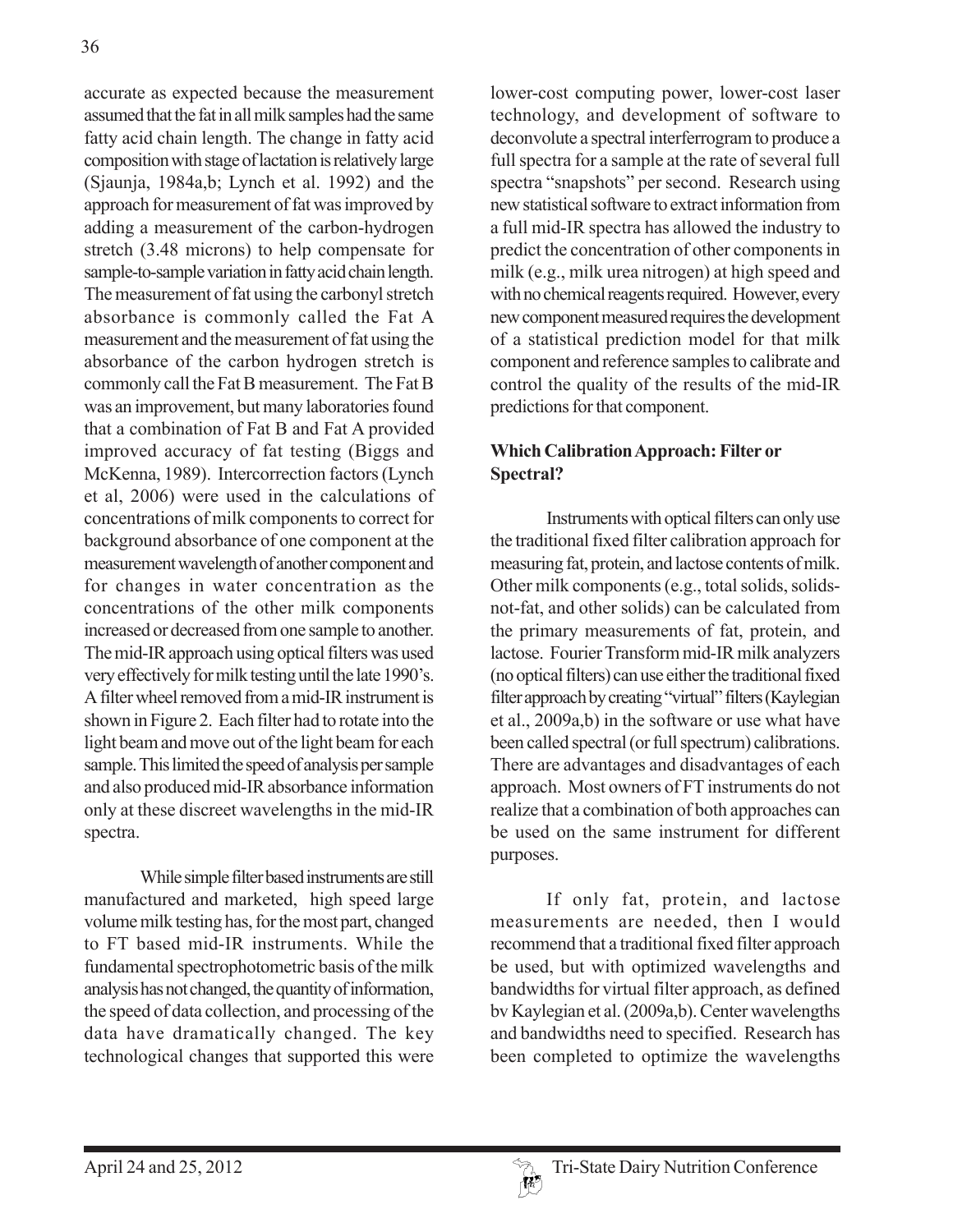(Kaylegian, 2009a), and a summary of those wavelengths and intercorrection factors are given in Table 1. Once the virtual filter wavelengths are set, they do not need to be changed. A further advantage of using a FT instrument in virtual filter mode, compared with a optical filter instrument, is that the filters are consistent from one instrument to another and have no risk for physical movement or mechanical damage to which optical filters are susceptible. The standard precalibration and calibration procedures can be followed (Barbano and Clark, 1989; Lynch et al., 2006). The advantage of this approach is that as characteristics of the instrument change (i.e., output of the light source, cuvette pathlength, and detector), the gain of the primary signal at the defined wavelengths can be adjusted to compensate for these changes. Most instrument owners are not aware that the main milk components can be measured using this approach on an FT instrument, while other new and/or minor components can be measured using full spectra calibrations within the same instrument. No research has been able to demonstrate that the full spectra calibration approach performs better than the traditional approach (Kaylegian et al., 2009b) for measurement of fat, protein, and lactose. The disadvantage of the spectral approach is that if it does not perform well on an instrument, the user cannot modify it because it was developed by the instrument manufacturer and is not modifiable by the user.

The strength of full-spectrum calibrations is that minor milk components have the possibility of being measured by using advanced statistical approaches (e.g., partial least squares regression, principal component analysis, etc.) to develop new calibrations for these milk components. This makes the potential of a FT mid-IR instrument more open ended with respect to new analytical capabilities. Measurement of milk urea nitrogen is an example of a minor milk component that requires a full spectral calibration. While the accuracy and repeatability of measurement of minor components

is not as good as the accuracy and repeatability of measurements of fat, protein, and lactose used in milk payment testing, the measurement of minor components has the potential to provide information that is suitable for feeding management decisions and genetic selection that will improve the profitability of dairy farms.

 In the end, both fixed filter and spectral calibration approaches require calibration samples for each parameter to be measured. The more components measured, the more calibration samples required. Infrared milk analysis is a secondary method and periodic verification, control, and calibration are required. The extreme case with respect to work and cost of calibration is from components used for payment; however, if the reference testing need to produce calibration samples for a minor component is expensive, then the cost of calibration and control of those components can be a significant cost of testing.

# **What Are New Central Testing Laboratory Opportunities?**

Assuming most DHIA labs are already measuring milk urea nitrogen and they have FT instruments, then the 2 most commonly mentioned new opportunities in automated milk analysis are milk composition indices of ketosis and milk fatty acid composition. One question related to the utility of these milk composition parameters is the frequency of measurement and the return of data to the dairy farm in a timely manner for decision making. The frequency of DHIA sampling on many farms has been decreased to reduce testing costs. This works against the timeliness of data on these new components if they are going to be useful for feeding management decisions.

Also, there is a question of whether this analysis is needed on individual cow samples or if more frequent testing (every pickup) on bulk tank samples would be useful. It seems that the distinction

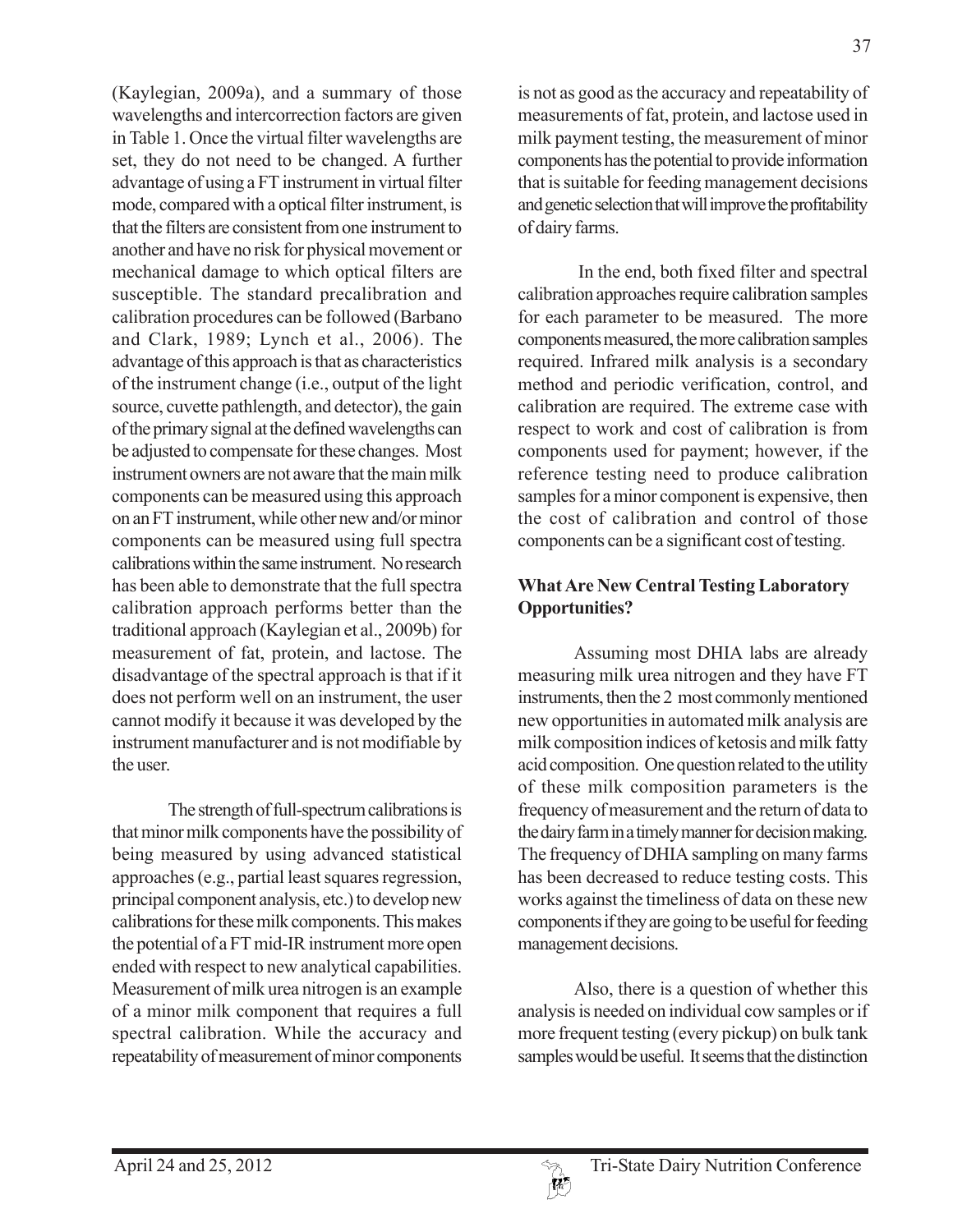between a dedicated milk payment testing laboratory and a dedicated DHIA laboratory may be more blurred in the future. Some DHIA labs are starting to do payment testing, and I expect that some milk payment labs may start doing testing for milk components useful in farm management on bulk tank milks and selected individual cows or milking strings. The fact that the milk payment labs use unpreserved milk samples may be important because the preservatives used in some DHIA labs may interfere with measurement of minor milk components when using the full spectral calibration approach.

The measurement of milk fatty acid composition gets complicated pretty quickly because of the large number of fatty acid parameters that could be measured. Each different measurement would require development of separate statistical prediction models and calibration maintenance is required for each prediction. The current work in our research group has developed models for the major individual fatty acids, groups of fatty acids (e.g., *denovo*, mixed origin, and preformed), and we are trying to develop models for C18:1 *trans* 10 and C18:1 *trans* 11 fatty acids. We have prediction models for total *cis* and total *trans* unsaturation. These are all expressed on a grams of fatty acid per 100 grams of milk basis. We also can express the output data on grams per 100 grams of fatty acids. There are several other parameters, such as fatty acid chain length (i.e., mean carbon number) and degree of unsaturation (i.e., double bonds per fatty acid), for which we have been able make prediction models.

For example, one could predict C16:0, C18:0, and C18:1, but how would a dairy farmer or nutrition consultant use this information to make management decisions? Development and maintenance of calibration models for fatty acid predictions is time consuming and costly. However, from a technical perspective, sometimes the analytical quality of some of the fatty acid results is surprisingly good. The challenge in my opinion is to focus on what will be useful for feeding management decision making. What about a milk fat depression index based on fatty acid composition data from IR analysis? If we had milk fat depression index information on a large number of cows, could we identify a relationship between susceptibility to milk fat depression and a particular genetic profile? Could an energy balance index be predicted using IR? It seems these indices would be of more practical value for feeding management than a long list of fatty acids. Developing these approaches will require a collaborative research effort by both milk analysts and feeding management experts.

# **Are We Ready for a Shift in Milk Testing Paradigm?**

The increase in dairy farm size and management approaches used on large dairy farms is changing the North American dairy industry. Will we have large central DHIA milk testing labs in 20 years? Will fat and protein testing on large farms shift to new technology that integrates into the milking system and provides fat and protein tests on every cow plus a milk weight at every milking? This would eliminate the cost and time delay created by collection and transport of samples to a remote laboratory. There are already systems developed and available using near-IR to make real time milk composition measurements during milking. Other new on-farm milk testing technologies are likely to emerge. Will the DHIA system be part of this change or will they be sitting on the sideline wondering what happened? Will the more detailed IR milk testing (e.g. fatty acid analysis, MUN, etc.) be done on bulk tank milk samples and groups of cows at a similar stage of lactation and some feeding management information within a herd provided by payment testing laboratories, while individual cow fat and protein testing will be integrated into the milking system on farm?

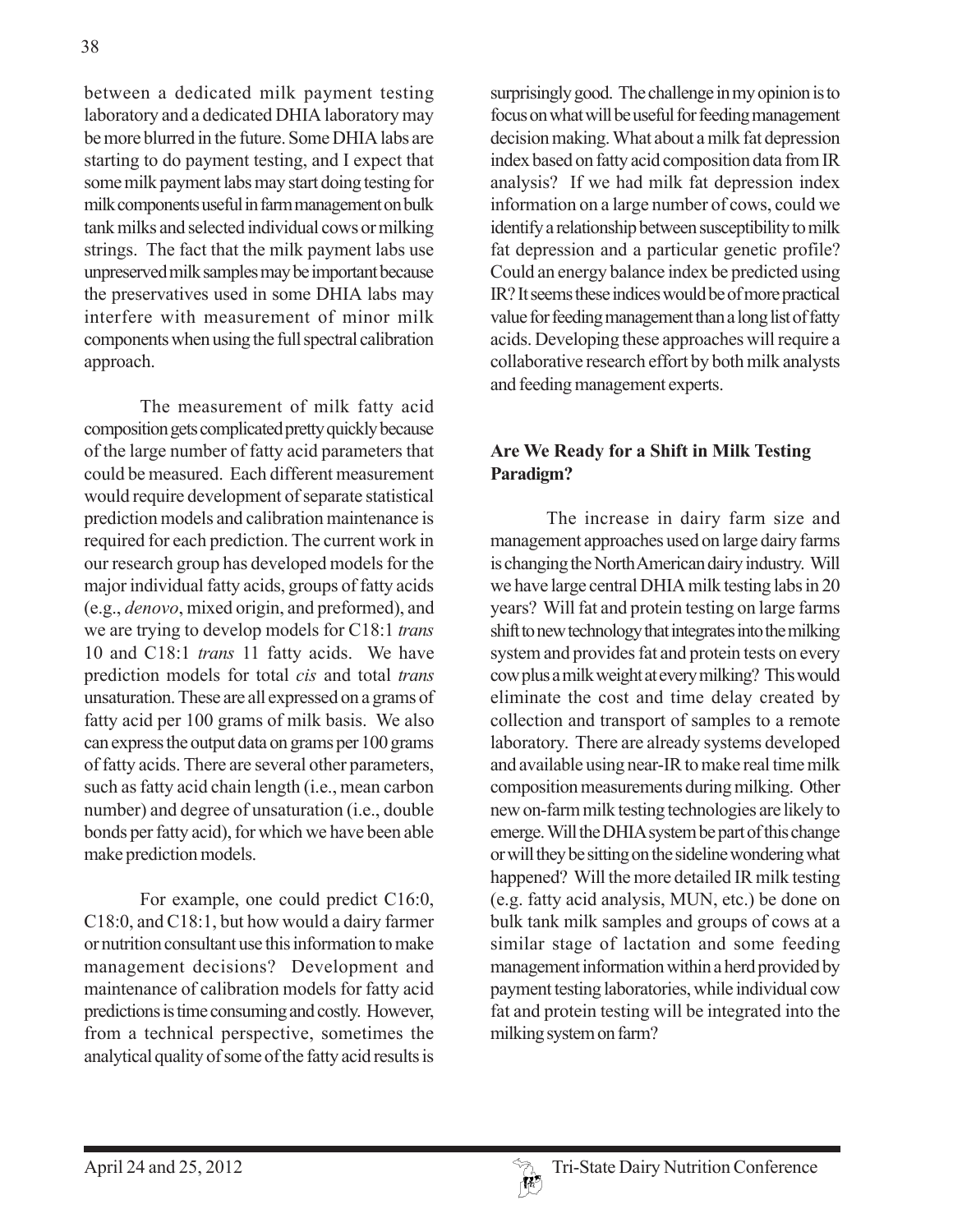# **Conclusions**

More than ever before, management of dairy cows to maximize production efficiency, profitability, and minimize environmental impact is an information intensive system. Control of the accuracy of individual cow milk weight measurements and ensuring that milk samples are representative are both critical in support of feeding and genetic selection decision making. Having more high quality data that are available almost immediately will allow more rapid dairy management decision making for improved profitability. Methods for measurement of milk composition on farm for fat and protein will continue to improve in quality and will become more common in the future.

#### **References**

Barbano, D.M., and J.L. Clark. 1989. Infrared milk analysis: Challenges for the future. J. Dairy Sci. 72: 1627-1636.

Barbano, D.M., J.L. Clark, and C.E. Dunham. 1988. Comparison of the Babcock and ether extraction methods for determination of fat content of milk: Collaborative Study. J. Assoc. Off. Anal. Chem. 71:898-914.

Barbano, D.M., and J.M. Lynch. 2006. Major advances in testing of dairy products: Milk component and dairy product attribute testing. J. Dairy Sci. 89:1189-1194.

Biggs, D.A., and D. McKenna. 1989. Alternative methods for infrared analysis of fat in milk: Interlaboratory study. J. AOAC 72:724– 734.

Goulden, J.D.S. 1964. Analysis of milk by infrared absorption. J. Dairy Res. 31:273–284.

Kaylegian, K.E, G.E. Houghton, J.M. Lynch, J.R. Fleming, and D.M. Barbano<sup>..</sup> 2006a. Calibration of infrared milk analyzers: Modified milk versus producer milk. J. Dairy Sci. 89:2817-2832.

Kaylegian, K.E. , J.M. Lynch, G.E. Houghton, J.R. Fleming, and D.M. Barbano. 2006b. Modified versus producer milk calibration: Mid-infrared analyzer performance validation. J. Dairy Sci. 89:2833-2845.

Kaylegian, K.E., J.M. Lynch, J.R. Fleming, and D.M. Barbano. 2009a. Influence of fatty acid chain length and unsaturation on mid-infrared milk analysis. J. Dairy Sci. 92:2485-2501.

Kaylegian, K.E., D.A. Dwyer, J.M. Lynch, D.E. Bauman, J.R. Fleming, and D.M. Barbano. 2009b. Impact of fatty acid composition on the accuracy of mid-infrared fat analysis of farm milks. J. Dairy Sci. 92:2502-2513.

Lynch, J.M., D.M. Barbano, D.E. Bauman, G.F. Hartnell, and M.A. Nemeth. 1992. Effect of a prolonged release formulation of N-methionyl bovine somatotropin (sometribove) on production and composition of milk fat. J. Dairy Sci. 75:1794- 1809.

Lynch,J.M., D.M. Barbano, M. Schweisthal, and J.R. Fleming. 2006. Precalibration evaluation procedures for mid-infrared milk analyzers. J. Dairy Sci. 89:2761-2774.

Sjaunja, L.O. 1984a. Studies on milk analyses of individual cow milk samples. I. Infrared spectrophotometry for analysis of fat, protein and lactose in milk. Acta Agric. Scand. 34:249–259.

Sjaunja, L.O. 1984b. Studies on milk analyses of individual cow milk samples. II. Factors affecting milk analyses by infrared technique under laboratory conditions. Acta Agric. Scand. 34:260–272.

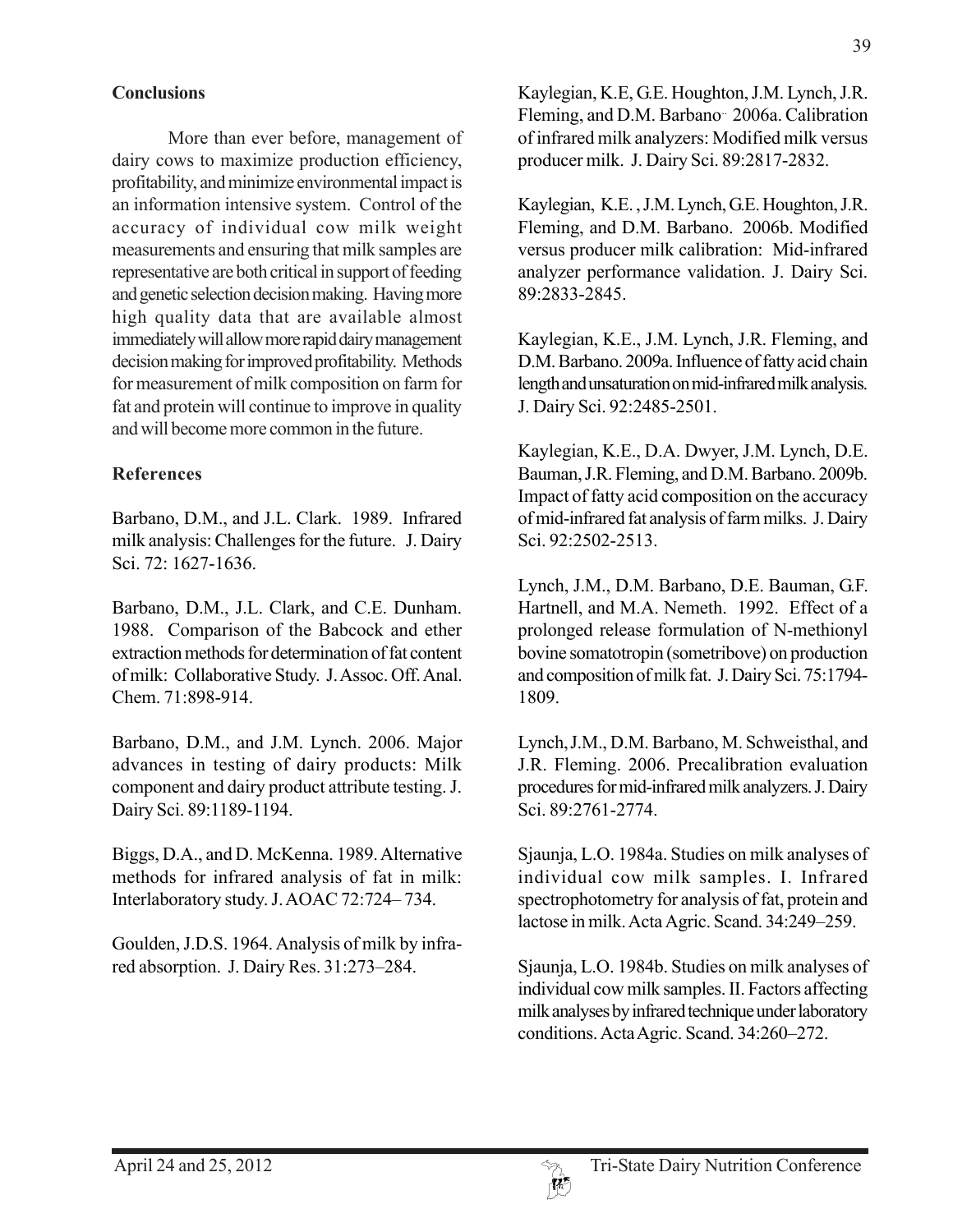| Table 1. Sample and reference center wavelengths and bandwidths and expected intercorrection factors for the optimized virtual filter center<br>wavelengths and bandwidths. |                                                   | Fat A                |                               |                                                                                                      | $\vdots$       | $\vdots$                                               |                 | $1.000\,$ |                                                                        |
|-----------------------------------------------------------------------------------------------------------------------------------------------------------------------------|---------------------------------------------------|----------------------|-------------------------------|------------------------------------------------------------------------------------------------------|----------------|--------------------------------------------------------|-----------------|-----------|------------------------------------------------------------------------|
|                                                                                                                                                                             |                                                   | Protein              |                               |                                                                                                      | $-0.065$       | 0.015                                                  | 1.000           | 0.025     |                                                                        |
|                                                                                                                                                                             | for secondary component<br>Intercorrection factor | Lactose              |                               |                                                                                                      | $-0.160$       | 1.000                                                  | 0.050           | 0.030     |                                                                        |
|                                                                                                                                                                             |                                                   | Fat B                |                               |                                                                                                      | 1.000          | 0.038                                                  | 0.065           | $\vdots$  |                                                                        |
|                                                                                                                                                                             | Reference                                         | Band-<br>width       |                               |                                                                                                      | $\overline{c}$ | $\overline{1}$                                         | $\frac{12}{16}$ |           |                                                                        |
|                                                                                                                                                                             |                                                   | Center               | Frequency (cm <sup>-1</sup> ) |                                                                                                      | 2812           | 1293                                                   | 1491            | 1791      |                                                                        |
|                                                                                                                                                                             |                                                   | Band-<br>width       |                               |                                                                                                      | 26             | $\overline{c}$                                         | $20$<br>16      |           |                                                                        |
|                                                                                                                                                                             | Sample                                            | Center               |                               |                                                                                                      | 2851           | 1048                                                   | 1748<br>1541    |           |                                                                        |
|                                                                                                                                                                             |                                                   | Band-<br>width       |                               |                                                                                                      | 0.030          | $\begin{array}{c} 0.084 \\ 0.054 \\ 0.054 \end{array}$ |                 |           |                                                                        |
|                                                                                                                                                                             | Reference                                         | Center               |                               |                                                                                                      |                | 3.556<br>7.734<br>6.707                                |                 | 5.583     |                                                                        |
|                                                                                                                                                                             |                                                   | Band-<br>width       | Wavelength (um)               |                                                                                                      | 0.032          | 0.182                                                  | 0.085           | 0.052     |                                                                        |
|                                                                                                                                                                             | Sample                                            | Center               |                               |                                                                                                      | 3.508          | 9.542                                                  | 6.489           | 5.721     |                                                                        |
|                                                                                                                                                                             |                                                   | Component<br>Primary |                               | Optimized FT MIR center wavelengths and bandwidths (i.e., minimized size of intercorrection factors) | Fat B          | Lactose                                                | Protein         | Fat A     | $FT =$ Fourier Transform and MIR = mid-infrared                        |
|                                                                                                                                                                             | April 24 and 25, 2012                             |                      |                               |                                                                                                      |                |                                                        |                 |           | $\widetilde{\gamma}_{\lambda}$<br>Tri-State Dairy Nutrition Conference |